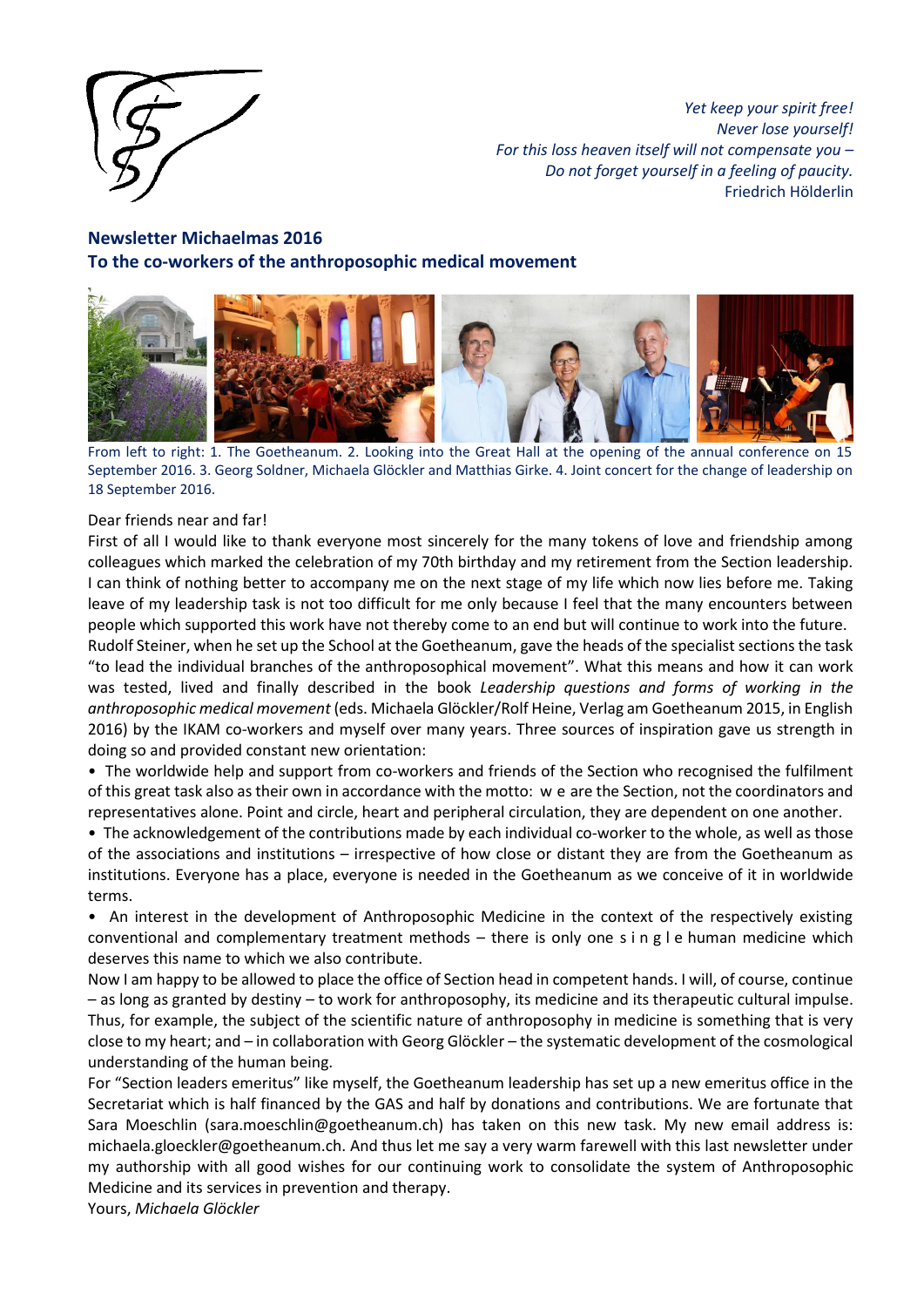Dear friends,

More than 900 co-workers of the medical movement came to the Goetheanum for the annual conference to turn their attention to the etheric as the source of substance transformation and development. On the first and last day the focus was on the large birthday celebration for Michaela Glöckler and the change in the Section leadership. In the approximately 60 working groups, the lectures and meetings of the professional groups many different ideas and suggestions were put forward relating to practice and clinical work and there were numerous impulses for training and research.

The large biographical step taken by our movement gives us motivation for "spirit contemplation" on its present development and future perspectives. What will the next developmental steps of Anthroposophic Medicine be? How does it manifest in the public sphere? How can it show that it works in the context of medicine today?

Anthroposophic Medicine will develop strongly if it concentrates on the needs of patients and is perceived as giving such help. To this extent the question arises: what are the central medical challenges of the present time and to which ones can Anthroposophic Medicine with its different therapeutic professional groups make a productive contribution? Pregnancy, birth and early childhood pose urgent questions. Infectious diseases and resistance to antibiotics are turning into a global threat. Very many people suffer from shock sequelae, anxiety and sleep disorders. The treatment of cancer is one of the still largely unsolved challenges, as is the palliative care of patients and the way we deal with dying and death.

In these kinds of challenges which are guided by a person's biography Anthroposophic Medicine can make a material contribution and thereby also become visible in its nature. As soon as it is not concerned with itself but with the troubles of humanity in the sense of a need for healing, it unites with everyone else working therapeutically and is perceived as a helping hand by colleagues and patients. For this therapeutic service it needs the competent development specific to each profession in the relevant specialist field and the culture of social collaboration so that Anthroposophic Medicine can take effect as a therapeutic system. If in this endeavour it becomes comprehensible and its efficacy can be experienced, it can become a helping hand welcomed by society in coping with these global challenges and make its contribution to humanising medicine.

In many encounters and deliberations during the annual conference – most recently the Conference of the Executive Councils of Anthroposophical Medical Associations – these developments were a central theme and generated motivating endorsement in the group as a whole as an impulse for future work. In looking forward to this joint work of the anthroposophic medical movement, we send very warm greetings to everyone near and far!

Yours, *Matthias Girke* and *Georg Soldner*

#### **Other news**

**Eugen Kolisko Academy: The first Clinical Foundation Course in English** will take place in the years 2017 to 2019. One four-week module per year. An intensive seminar in Anthroposophic Medicine designed for physicians and medical students: *http://kolisko-academy.org/* 

**3-year School Health Professionals Training in the UK, 2017-2019:** A modular post grad training for anyone with a degree in either health or anthroposophic education or therapy training: physician or nurse, psychologist, midwife, teacher or therapist. For more information about the concept, timetable and module themes please contact Hedda Joyce: *schoolhealthprofessionals@gmail.com*.

**Publications from the Hiscia Institute**: The team of researchers has compiled a current selection of publications about the mistletoe *Viscum album* at *http://newlit.vfk.ch/* and summarised them briefly.

**New developments at the Academy for Anthroposophical Therapy and Art (ATKA) in Dornach**:

For many years a number of anthroposophically oriented training and advanced training courses have been working to deepen their collaboration under the umbrella of the Anthroposophical Academy for Therapy and Art (ATKA). Now these steps have matured to the extent that at the end of October we will combine to provide training in various courses. This concerns the Orpheus School of Music Therapy, the Dornach Free Painting School, Sculptural Artistic Training and AmWort. We look forward to taking this step into the future. Interdisciplinary exchange is very close to our heart also for the students. We intend to create even more space in the future for joint teaching. We celebrate integration – and you are warmly invited on 29 October 2016!